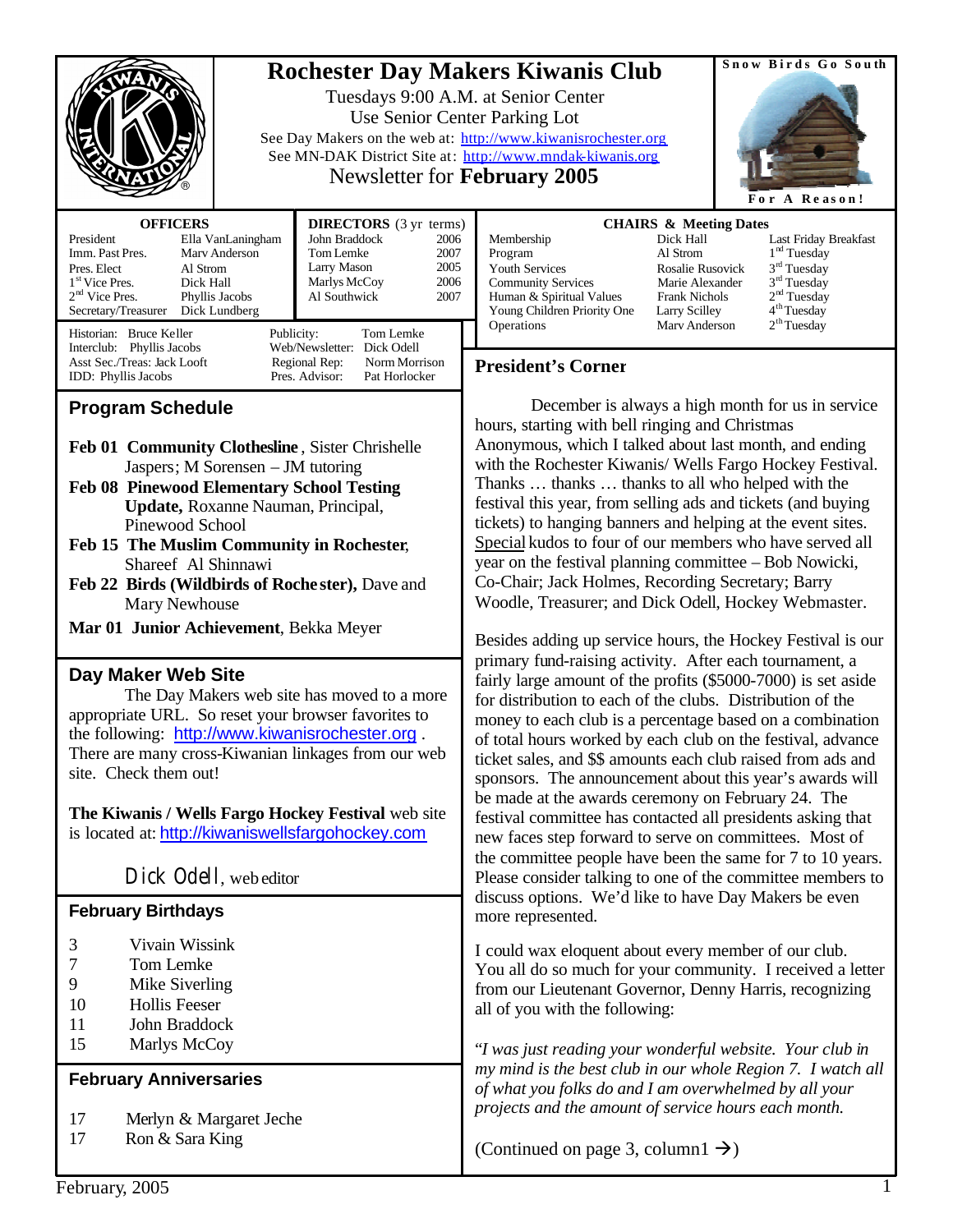| <b>Bank Balance 12/31/04:</b><br>\$12,330.73<br><b>Administrative Account:</b><br>9,451.80<br>\$<br>2,315.47<br>Service Account:<br>\$<br>402.04<br>Hockey/YCPO:<br>\$<br>161.42<br><b>Bike Repair:</b><br>December Service Hour Statistics: 1,032 hours by 57<br>members, 70% Participation.<br>Day Makers on leave: Marv Anderson, Bill Dunnette,<br>Merlyn Jeche, Craig Martens, Frank Nichols, Rosalie<br>Rusovick, David Truxal, Gerry Werven, John Wade<br><b>January 4, 2005 Board Meeting Highlights:</b><br>Skip-a-Meal will be done by January $25th$ . We should                                                                                                                                                                                           | project was announced. Books will be collected on the<br>last meeting of the month for several months.<br>Youth Services - 140 bicycle helmets were distributed at<br>Christmas Anonymous. The committee is boking for a<br>better way to distribute them. There were also bicycles<br>left behind, presumably because of lack of transportation.<br>Century Key Club needs help conducting meetings in an<br>organized fashion. JMHS tutoring is getting off the<br>ground with a few members signed up to participate.<br><b>IDD</b> - More emphasis and information on IDD donations<br>will be coming. Members will be encouraged to place<br>coin containers in businesses and follow up on them<br>regularly.<br>Richard Lundberg, Secretary/Treasurer                                                                                                                                                                                                                                                                                                                                                                                                       |
|-----------------------------------------------------------------------------------------------------------------------------------------------------------------------------------------------------------------------------------------------------------------------------------------------------------------------------------------------------------------------------------------------------------------------------------------------------------------------------------------------------------------------------------------------------------------------------------------------------------------------------------------------------------------------------------------------------------------------------------------------------------------------|--------------------------------------------------------------------------------------------------------------------------------------------------------------------------------------------------------------------------------------------------------------------------------------------------------------------------------------------------------------------------------------------------------------------------------------------------------------------------------------------------------------------------------------------------------------------------------------------------------------------------------------------------------------------------------------------------------------------------------------------------------------------------------------------------------------------------------------------------------------------------------------------------------------------------------------------------------------------------------------------------------------------------------------------------------------------------------------------------------------------------------------------------------------------|
| encourage donations. The board approved membership<br>applications from Robert Mayhew and Connie Mayhew.<br>The board approved the distribution of \$2,000 from the<br>Service Account as follows:<br>Channel One<br>\$100<br><b>IDD</b><br>\$500<br>\$200<br><b>Adaptive Floor Hockey</b><br><b>Bundles of Love</b><br>\$100<br>\$75<br><b>Interfaith Hospitality Network</b><br>\$125<br>Junior Achievement<br>\$150<br>Olmsted Co. History Center<br>Quarry Hill Nature Center<br>\$150<br><b>Rochester Senior Center</b><br>\$450<br>Salvation Army of Rochester<br>\$150<br>\$2,000<br>The International President will visit our district April 8 -<br>10, 2005. The Kiwanis International Convention will be<br>in Hawaii in June.<br><b>COMMITTEE REPORTS</b> | <b>Human and Spiritual Values Committee:</b><br>The tradition followed on Saint Valentine's Day in<br>the United States includes romantic valentines, flowers,<br>and candy. The school children exchange valentines. It<br>is surprising to learn that historians have produced no<br>records to unveil the origin of our Saint Valentine's Day<br>in the United States.<br>The World Book lists three different martyrs named<br>Saint Valentine who possibly had connection with our<br>tradition but suggest that would only be a guess. One<br>Saint Valentine was a Roman priest and doctor, who<br>was beheaded about 269 A.D. The cemetery he was<br>buried in was named after him. Another Saint Valentine<br>was beheaded in Rome about 273 A.D. He was a bishop.<br>The third Saint Valentine was a little known martyr who<br>lived and died in Africa.<br>The World Book proposed that the most plausible<br>origin of our Saint Valentine's Day celebration extends<br>from a Roman festival held on February 15 <sup>th</sup> . On this<br>day, the men draw lots to see which young man and<br>which young lady will be their "valentines" for the |
| <b>Membership - We have three candidates ready to join.</b><br><b>Program - Programs are scheduled through March 15th.</b>                                                                                                                                                                                                                                                                                                                                                                                                                                                                                                                                                                                                                                            | coming year. Gifts are exchanged. Now and then they<br>became betrothed.<br>Merle A. Dunn                                                                                                                                                                                                                                                                                                                                                                                                                                                                                                                                                                                                                                                                                                                                                                                                                                                                                                                                                                                                                                                                          |
| <b>Operations</b> - Senior Center coupon books will wrap up<br>the end of January. George and Carolyn Heyne are<br>working on development of our club foundation. Bob<br>Wenner will be chairing committee while Marv<br>Anderson is on leave.<br><b>Community Service - Bruce Keller will be an every</b><br>other Tuesday driver for CFR. Chili Feed tickets will be<br>here soon.                                                                                                                                                                                                                                                                                                                                                                                  |                                                                                                                                                                                                                                                                                                                                                                                                                                                                                                                                                                                                                                                                                                                                                                                                                                                                                                                                                                                                                                                                                                                                                                    |
| February, 2005                                                                                                                                                                                                                                                                                                                                                                                                                                                                                                                                                                                                                                                                                                                                                        |                                                                                                                                                                                                                                                                                                                                                                                                                                                                                                                                                                                                                                                                                                                                                                                                                                                                                                                                                                                                                                                                                                                                                                    |

**Human & Spiritual Values -** A women's prison book

**Secretary/Treasurers Report – Jan '05**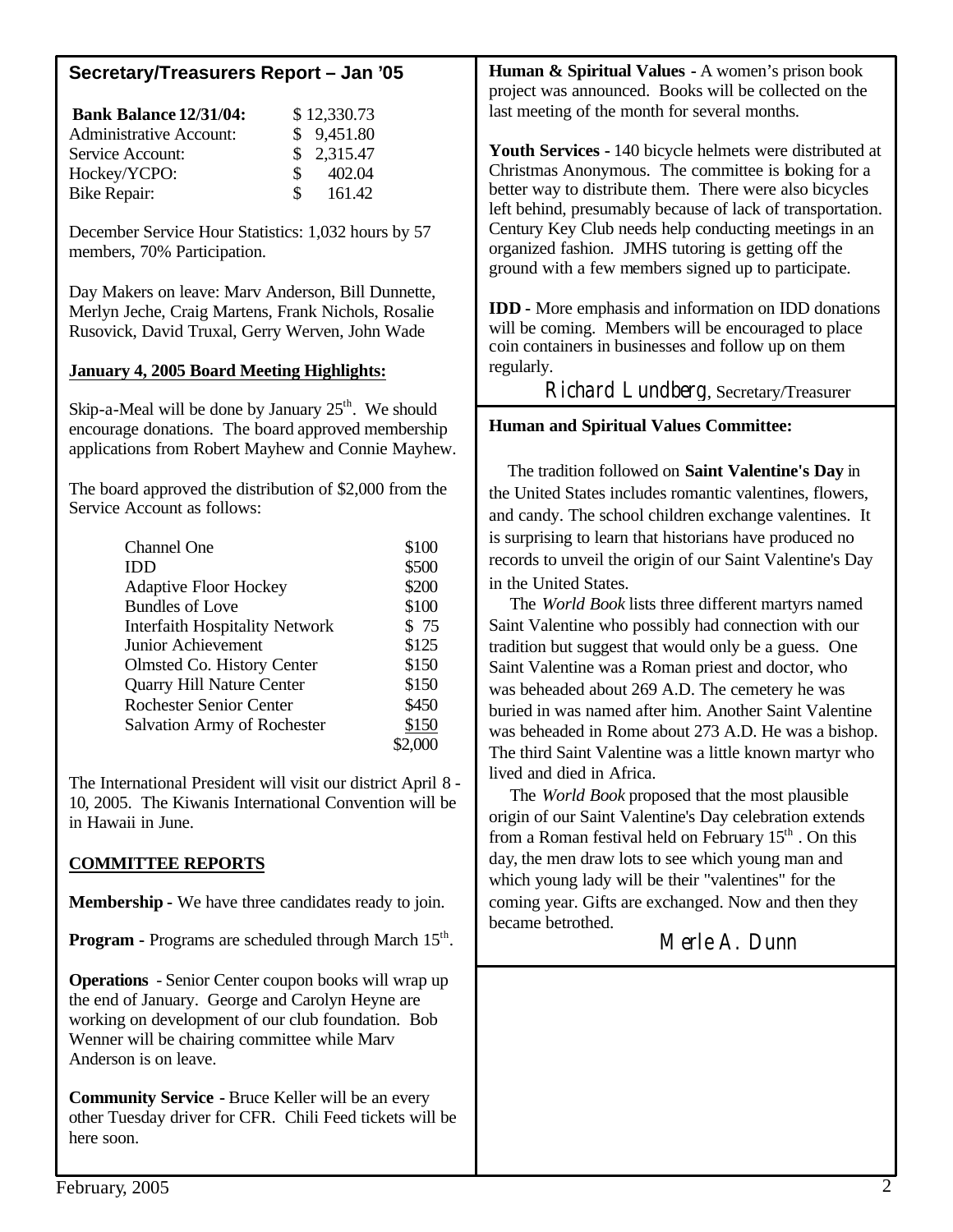# **President's Corners:** (Cont from page 1)

*It must be because Herb is in the club!!! Keep up the good work. I'm really proud of your club*!" I'm really proud of our club, too.

Another letter from Rod Milbrandt of RCTC:

"*I would like to recognize and thank the members of your group who have given of their time and helped us greatly here at RCTC. They have come weekly to our physics lab area and repaired equipment, sometimes purchasing parts that were needed themselves. This has allowed our student to do experiments and use apparatus that otherwise wouldn't have been available. The help of your members has been of great value: Bruce Keller, Bob Nowicki, Zanti Squillace, Dave Truxal, Mike Siverling and Larry Segar.*"

Time now to close. Thank you for your participation, your service and your friendship.

Ella

### **Century HS Key Club Officers:**



# **Special Events:**

- Feb 24 Thurs Hockey Festival Luncheon, Holiday Inn South, \$8.50
- Feb 27 Sunday Food Distribution at Century HS with Key Club members

### **Chili Feed:**

 The five Rochester Area Kiwanis Clubs are sponsoring a *Chili Feed* on Saturday, **March 5, 2005**, at the Rochester Senior Citizens Center at 121 N. Broadway. Tickets are \$6.00 for adults, \$3.00 for children (5 thru 12 yrs) and children under 5 are FREE. All proceeds go to Senor Citizens Service, Inc., a nonprofit agency serving the needs of elderly persons in Rochester and Olmsted County. SCS provides recreational, social, and leisure time activities in addition to many services and programs for the elderly.

# **Hixson Award Winner: Fred Buechler**

The George F. Hixson Fellowship was established in 1983, to honor the first president of Kiwanis International, George F. Hixson, with the current objective of the worldwide virtual elimination of Iodine Deficiency Disorders. The Rochester Day Makers have collected sufficient funds since the onset of this project to honor over thirty of our members with induction into this remarkable fellowship. Each thousand-dollar contribution touches the lives of twenty thousand children throughout the world. So we are justifiably proud of our club for serving six hundred thousand children. Hixson Fellowship info is avail at: <http://kif.kiwanis.org/kif/giving/hixson.asp>

This year's first Day Makers Hixson Award was presented to **Fred Buechler**. Fred Buechler received his Hixson Award on January 11. It was fun to surprise him with a well-deserved award. Fred has been a member of Day Makers since March 1995, and has been an active participant all those years. He enjoys the meetings and the programs – always interesting to find out about the community. He has been a regular on many service projects over the years, including the Terrific Kids program (first at Hoover and then at Riverside), popcorn parties, Bear Creek trail clean-up with John Wade, library hosting, Meals-on-Wheels, bike transport, and Christmas Anonymous (from hauling to food delivery). He and co-Kiwanian, Merlyn Jeche, used to be a team for Community Food Response and on golf courses down south on trips the families took together. Fred grew up in northern Minnesota, but moved "south" to Rochester in 1964. He was a long-time teacher of chemistry, and some physics, at John Marshall HS. He and Joan have seven children, 16 grandchildren, and (unbelievably) two great-grandchildren.

Congratulations to Fred! **Chuck**